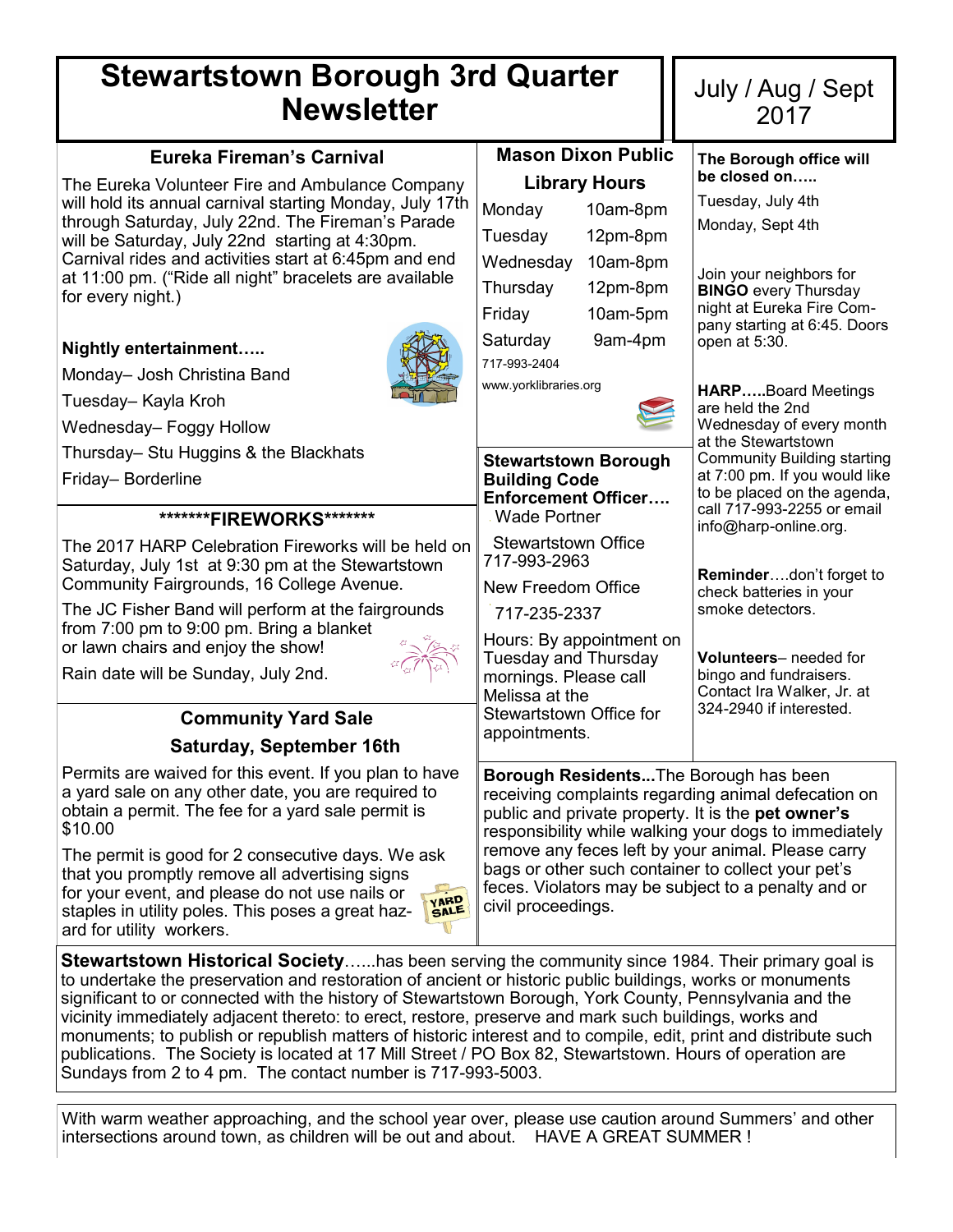# **Page 2** | Stewartstown Borough 3rd Quarter Newsletter

# **York County– Stewartstown Borough**

## **2017 Tax Collection Schedule**

All collections will be received at Stewartstown Borough Building, 6 North Main Street, side entrance on the following days:

| Monday  | August 21st 6:00 to 7:00 pm             | Monday  | August 28th 6:00 to 7:00 pm             |
|---------|-----------------------------------------|---------|-----------------------------------------|
| Tuesday | August 22nd 3:30 to 4:30 pm             | Tuesdav | August 29th 3:30 to 4:30 pm             |
|         | Wednesday August 23rd 10:30 to 11:30 am |         | Wednesday August 30th 10:30 to 11:30 am |

**NOTE:** If you can not make the above scheduled times, payments are to be made payable and mailed to the name and address below. When making payments, County/Borough Real Estate can not be on the same check as School Real Estate payments.

**Important:** If your account is in escrow, please submit your Real Estate Tax Notice **only** to your mortgage company and Tax Collector's Copy portion **only** to Tax Collector. DO NOT SEND both copies. **COPIES OF TAX NOTICES ARE \$20.00.** Return check fee is \$30 plus current bank fees.

Thank you, **A few reminders when submitting tax payments:** Sandra Mitchell, Tax Collector **Example 2** — Please include your phone number on your check. PO Box 455 **EXECUTE:** However, and the same to sign your check before mailing. Stewartstown, Pa 17363 — Ro personal checks will be accepted between Dec. 16 thru Dec. 31 of Questions, call (717) 993-6334 tax year. Please be mindful of due dates! Monday-Friday, 2:00p.m. to 4:00p.m.

| Windy<br>Trash                                                                                                                                           | <b>Annual Water Quality Report</b> you can view the Stewartstown Borough Annual<br>Water Quality Report on-line at www.stewartstown.org                                                                                                                                                                                                                                                                                                                                                                                               |                                                                                                            |  |
|----------------------------------------------------------------------------------------------------------------------------------------------------------|---------------------------------------------------------------------------------------------------------------------------------------------------------------------------------------------------------------------------------------------------------------------------------------------------------------------------------------------------------------------------------------------------------------------------------------------------------------------------------------------------------------------------------------|------------------------------------------------------------------------------------------------------------|--|
| Days<br>can cause<br>lightweight                                                                                                                         | This report contains important information about the source and quality of your<br>drinking water. Please call the Borough Office at 993-2963 if you would like a copy<br>mailed to your home.                                                                                                                                                                                                                                                                                                                                        |                                                                                                            |  |
| recyclables to blow<br>around neighborhoods<br>and leave trash<br>scattered all over town.<br>As a solution, we ask<br>that on days when the             | Este informe informacion importante acerca de su aqua potable. Haga que alguien<br>lo traduzca para usted, o hable con alguin que lo entienda. This report contains im-<br>portant information about your drinking water. Have someone translate it for you, or<br>speak to someone who understands it.                                                                                                                                                                                                                               |                                                                                                            |  |
| wind is whipping, you<br>collect your recyclables<br>in a trash bag and put<br>THAT in your recycle<br>bin. Should you need to<br>use more than one bag, | <b>Water Leaks</b> can be very costly and will also cause a high sewer bill. Checking<br>for leaks is vital because you may not always be able to hear water leaking from<br>your toilet or water heater. To check your toilet, add a few drops of food coloring into<br>the tank and leave it set for 15 minutes. If the dye shows up in the bowl, you have a<br>leak. If leaving your home for a period of time, turn off your water supply to the<br>house. This is done locating the shut-off valve located near you water meter. |                                                                                                            |  |
| the trash collector WILL<br>take all of those sitting                                                                                                    | The following is approximately how much water the average person uses per day:                                                                                                                                                                                                                                                                                                                                                                                                                                                        |                                                                                                            |  |
| with your recycle bin.                                                                                                                                   | Toilet-19 gal per day                                                                                                                                                                                                                                                                                                                                                                                                                                                                                                                 | Housekeeping- 1 gal per day                                                                                |  |
| Thank you for your<br>consideration and help                                                                                                             | Bathing-15 gal per day                                                                                                                                                                                                                                                                                                                                                                                                                                                                                                                | Laundry-8 gal per day                                                                                      |  |
| to keep our town clean!                                                                                                                                  | Kitchen- 7 gal per day                                                                                                                                                                                                                                                                                                                                                                                                                                                                                                                |                                                                                                            |  |
|                                                                                                                                                          | The average person uses approximately 50 gal per day.                                                                                                                                                                                                                                                                                                                                                                                                                                                                                 |                                                                                                            |  |
| $O = 4$ . DER                                                                                                                                            |                                                                                                                                                                                                                                                                                                                                                                                                                                                                                                                                       | $O$ to contain the Departure provided with all positions to the position to the couple $O$ and DED. Durate |  |

**Code RED…** Stewartstown Borough provides critical notifications to its residents through CodeRED. By signing up, you will be contacted in the event of water main breaks, boil water notices, etc., that affect your area. Sign up by clicking on the **[HERE](https://public.coderedweb.com/cne/en-us/f9ec63def2b4)** in the Code Red section of the Borough website. Your information is confidential and will only be used for community notifications.

## **www.stewartstown.org**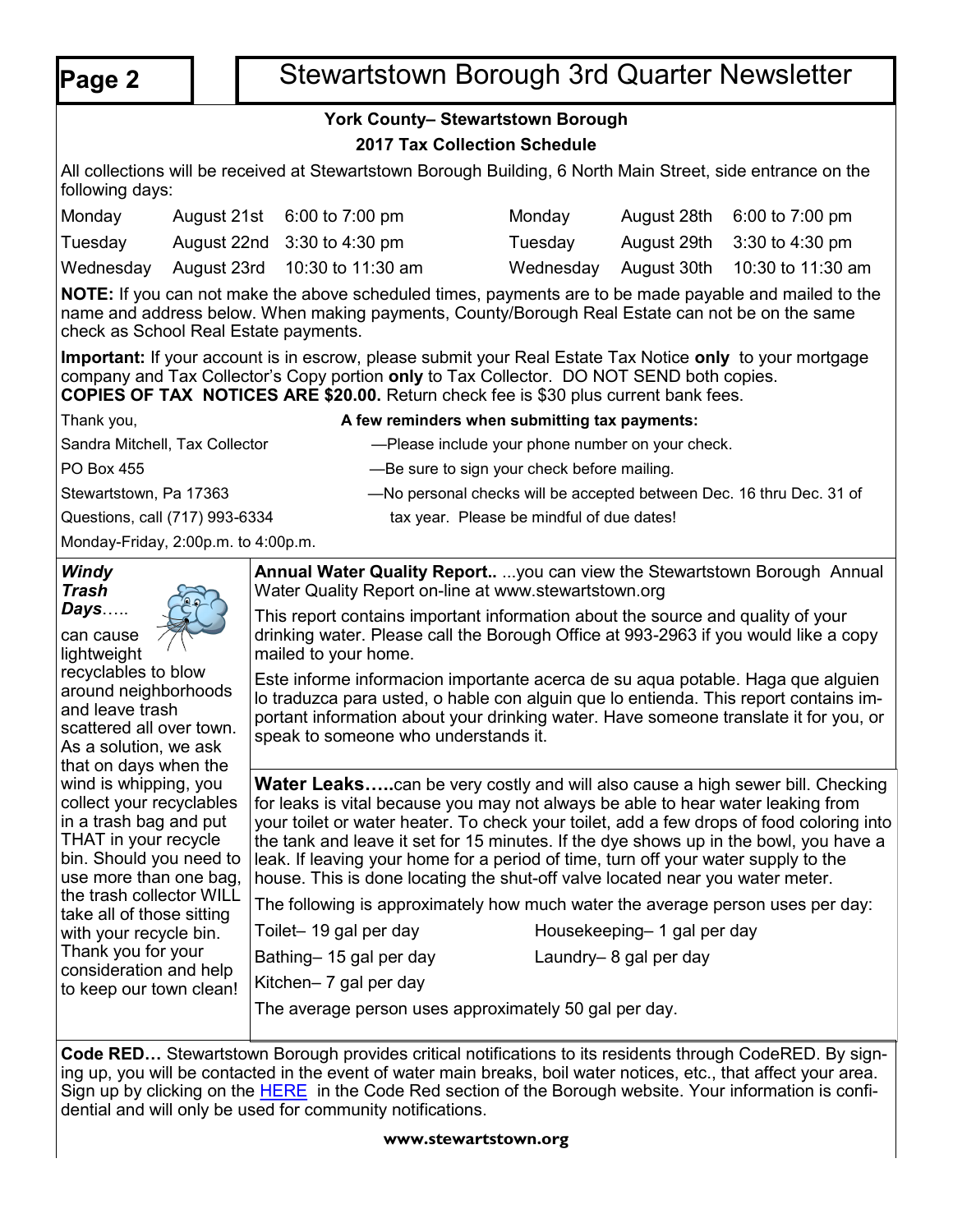# **Stewartstown Borough 3rd Quarter Newsletter**

**Page 3**

| Want to report a street light out, road<br>condition, or just a general<br>questionplease visit our web page at<br>www.stewartstown.org or email at<br>borough@stewartstown.org. Please note, the<br>Borough will not process anonymous<br>complaints. All complaints must be<br>accompanied by a contact name, email address<br>and/or phone number. Complaints and requests<br>may also be made in writing at the Borough<br>Office. | <b>IMPORTANT !!!!</b> Stewartstown Borough is requesting<br>customers to NOT flush wipes down the toilet. Baby wipes,<br>floor-cleaning wipes, other disposable wipes, even<br>"flushable" wipes and feminine hygiene items all can cause<br>major headaches and costs in a sewer system. These<br>products can particularly cause pumps to clog and sewage<br>to back-up. The costs of clogging pumps or even upgrading<br>of pumps are ultimately a sewage customer cost. In<br>addition to wipes and "flushable" wipes, customers are<br>again requested to not dispose of fats, oils and grease<br>down household drains and plumbing. These materials |                    |                    |
|----------------------------------------------------------------------------------------------------------------------------------------------------------------------------------------------------------------------------------------------------------------------------------------------------------------------------------------------------------------------------------------------------------------------------------------|------------------------------------------------------------------------------------------------------------------------------------------------------------------------------------------------------------------------------------------------------------------------------------------------------------------------------------------------------------------------------------------------------------------------------------------------------------------------------------------------------------------------------------------------------------------------------------------------------------------------------------------------------------|--------------------|--------------------|
| From the Water Departmentwith the<br>coming of summer and yard work,<br>anyone noticing lush green or wet<br>lawns are urged to call the Borough<br>Office. This could be a sign of a leak!<br>Thank you for your help.                                                                                                                                                                                                                | should be collected and disposed of with regular trash.<br><b>Stewartstown Borough Treatment Plant</b><br>swdept@stewartstown.org<br>717-993-6463                                                                                                                                                                                                                                                                                                                                                                                                                                                                                                          |                    |                    |
| <b>Community Grounds</b>                                                                                                                                                                                                                                                                                                                                                                                                               |                                                                                                                                                                                                                                                                                                                                                                                                                                                                                                                                                                                                                                                            |                    |                    |
| Warm weather brings more people to the park.<br>Please remember to keep your pets on leashes<br>and clean up after them. Using a leash is not                                                                                                                                                                                                                                                                                          |                                                                                                                                                                                                                                                                                                                                                                                                                                                                                                                                                                                                                                                            |                    |                    |
| optional! Also, the park is a smoke-free facility;<br>please respect others by obeying the park rules.                                                                                                                                                                                                                                                                                                                                 | Billing InformationUtility bill mailing dates:                                                                                                                                                                                                                                                                                                                                                                                                                                                                                                                                                                                                             |                    |                    |
|                                                                                                                                                                                                                                                                                                                                                                                                                                        | <b>WATER BILLS</b>                                                                                                                                                                                                                                                                                                                                                                                                                                                                                                                                                                                                                                         | <b>SEWER BILLS</b> | <b>TRASH BILLS</b> |
| <b>HOLIDAY TRASH SCHEDULE</b><br>Wednesday, July 5th and Saturday, July 8th<br>Wednesday, Sept 6th and Saturday, Sept 9th                                                                                                                                                                                                                                                                                                              | January 1                                                                                                                                                                                                                                                                                                                                                                                                                                                                                                                                                                                                                                                  | February 1         | March 1            |
|                                                                                                                                                                                                                                                                                                                                                                                                                                        | April 1                                                                                                                                                                                                                                                                                                                                                                                                                                                                                                                                                                                                                                                    | May 1              | June 1             |
|                                                                                                                                                                                                                                                                                                                                                                                                                                        | July 1                                                                                                                                                                                                                                                                                                                                                                                                                                                                                                                                                                                                                                                     | August 1           | September 1        |
| 1 large item may be placed out for pick-up on                                                                                                                                                                                                                                                                                                                                                                                          | October 1                                                                                                                                                                                                                                                                                                                                                                                                                                                                                                                                                                                                                                                  | November 1         | December 1         |
| Fridays with regular trash. Please call<br>1-717-767-4456 for items containing Freon                                                                                                                                                                                                                                                                                                                                                   | ACH & online bill pay are now available! Go to our website<br>for details.                                                                                                                                                                                                                                                                                                                                                                                                                                                                                                                                                                                 |                    |                    |

## **Welcome to our town**….

There were settlers in the area of what is now Stewartstown as early as 1750. That part of Southern York County was claimed by both Maryland and Pennsylvania, and the boundary dispute was not settled until the surveying of the Mason Dixon Line in 1767.

By 1777, a road was well established between York and Baltimore, and Stewartstown's Main Street of today lies along a part of that road. About 1812, a group of farmers set out to establish a community in South Central Hopewell Township. The earliest buildings were several houses, a workshop for producing furniture and spinning wheels, a store and a tavern. Anthony Stewart, owner of the workshop served as his shop became the meeting place.

The village was first known as Meadstown, after Benedict Meads, owner of the tavern and store. Later it became known as Mechanicsburg because of the number of carpenters, shoemakers, blacksmiths and other tradesmen who lived in the community. By 1828, the town was large enough to have its own Post Office, and Anthony Stewart was appointed the first postmaster. There was already another post office named Mechanicsburg, so the post office became "Guilford". Through the efforts of Anthony Stewart, with the aid of Judge Adam Ebaugh, the Post Office changed the town's postmark to "Stewartstown" on March 24, 1832.

*Supplied by the Stewartstown Historical Society.*